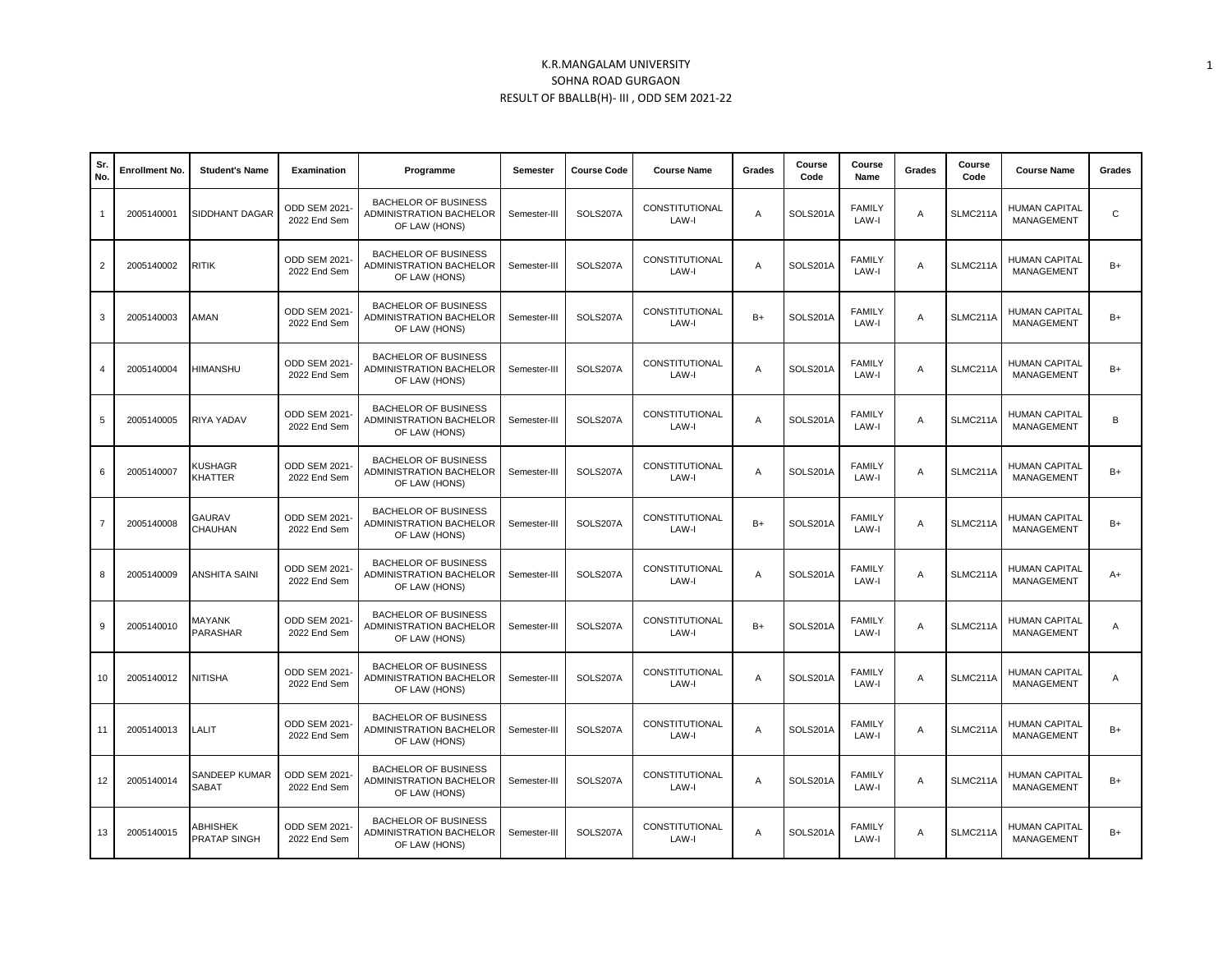| 14 | 2005140016 | <b>KUMAR RAHUL</b>               | <b>ODD SEM 2021-</b><br>2022 End Sem | <b>BACHELOR OF BUSINESS</b><br><b>ADMINISTRATION BACHELOR</b><br>OF LAW (HONS) | Semester-III | SOLS207A | CONSTITUTIONAL<br>LAW-I | $B+$           | SOLS201A | <b>FAMILY</b><br>LAW-I | A | SLMC211A | <b>HUMAN CAPITAL</b><br><b>MANAGEMENT</b> | A    |
|----|------------|----------------------------------|--------------------------------------|--------------------------------------------------------------------------------|--------------|----------|-------------------------|----------------|----------|------------------------|---|----------|-------------------------------------------|------|
| 15 | 2005140017 | <b>LIZA KESI</b>                 | <b>ODD SEM 2021-</b><br>2022 End Sem | BACHELOR OF BUSINESS<br><b>ADMINISTRATION BACHELOR</b><br>OF LAW (HONS)        | Semester-III | SOLS207A | CONSTITUTIONAL<br>LAW-I | $A+$           | SOLS201A | FAMILY<br>LAW-I        | A | SLMC211A | <b>HUMAN CAPITAL</b><br><b>MANAGEMENT</b> | A    |
| 16 | 2005140019 | <b>SHASHANK</b><br><b>KUMAR</b>  | ODD SEM 2021-<br>2022 End Sem        | <b>BACHELOR OF BUSINESS</b><br>ADMINISTRATION BACHELOR<br>OF LAW (HONS)        | Semester-III | SOLS207A | CONSTITUTIONAL<br>LAW-I | A              | SOLS201A | <b>FAMILY</b><br>LAW-I | A | SLMC211A | <b>HUMAN CAPITAL</b><br><b>MANAGEMENT</b> | A    |
| 17 | 2005140020 | <b>GAURAV DHINGRA</b>            | <b>ODD SEM 2021-</b><br>2022 End Sem | <b>BACHELOR OF BUSINESS</b><br><b>ADMINISTRATION BACHELOR</b><br>OF LAW (HONS) | Semester-III | SOLS207A | CONSTITUTIONAL<br>LAW-I | $A+$           | SOLS201A | <b>FAMILY</b><br>LAW-I | A | SLMC211A | <b>HUMAN CAPITAL</b><br><b>MANAGEMENT</b> | $A+$ |
| 18 | 2005140021 | <b>FALGUNI</b><br><b>CHAUHAN</b> | ODD SEM 2021-<br>2022 End Sem        | BACHELOR OF BUSINESS<br><b>ADMINISTRATION BACHELOR</b><br>OF LAW (HONS)        | Semester-III | SOLS207A | CONSTITUTIONAL<br>LAW-I | A              | SOLS201A | <b>FAMILY</b><br>LAW-I | A | SLMC211A | <b>HUMAN CAPITAL</b><br><b>MANAGEMENT</b> | A    |
| 19 | 2005140022 | TANISHK PURI                     | ODD SEM 2021-<br>2022 End Sem        | <b>BACHELOR OF BUSINESS</b><br><b>ADMINISTRATION BACHELOR</b><br>OF LAW (HONS) | Semester-III | SOLS207A | CONSTITUTIONAL<br>LAW-I | A              | SOLS201A | <b>FAMILY</b><br>LAW-I | A | SLMC211A | <b>HUMAN CAPITAL</b><br><b>MANAGEMENT</b> | A    |
| 20 | 2005140023 | SABHYA TOKAS                     | <b>ODD SEM 2021-</b><br>2022 End Sem | <b>BACHELOR OF BUSINESS</b><br><b>ADMINISTRATION BACHELOR</b><br>OF LAW (HONS) | Semester-III | SOLS207A | CONSTITUTIONAL<br>LAW-I | $\overline{A}$ | SOLS201A | <b>FAMILY</b><br>LAW-I | A | SLMC211A | <b>HUMAN CAPITAL</b><br><b>MANAGEMENT</b> | A    |
| 21 | 2005140024 | <b>AFZAL KHAN</b>                | ODD SEM 2021-<br>2022 End Sem        | BACHELOR OF BUSINESS<br>ADMINISTRATION BACHELOR<br>OF LAW (HONS)               | Semester-III | SOLS207A | CONSTITUTIONAL<br>LAW-I | $B+$           | SOLS201A | <b>FAMILY</b><br>LAW-I | A | SLMC211A | <b>HUMAN CAPITAL</b><br>MANAGEMENT        | A    |
| 22 | 2005140025 | Sanchit Gupta                    | <b>ODD SEM 2021-</b><br>2022 End Sem | <b>BACHELOR OF BUSINESS</b><br><b>ADMINISTRATION BACHELOR</b><br>OF LAW (HONS) | Semester-III | SOLS207A | CONSTITUTIONAL<br>LAW-I | A              | SOLS201A | <b>FAMILY</b><br>LAW-I | A | SLMC211A | <b>HUMAN CAPITAL</b><br><b>MANAGEMENT</b> | A    |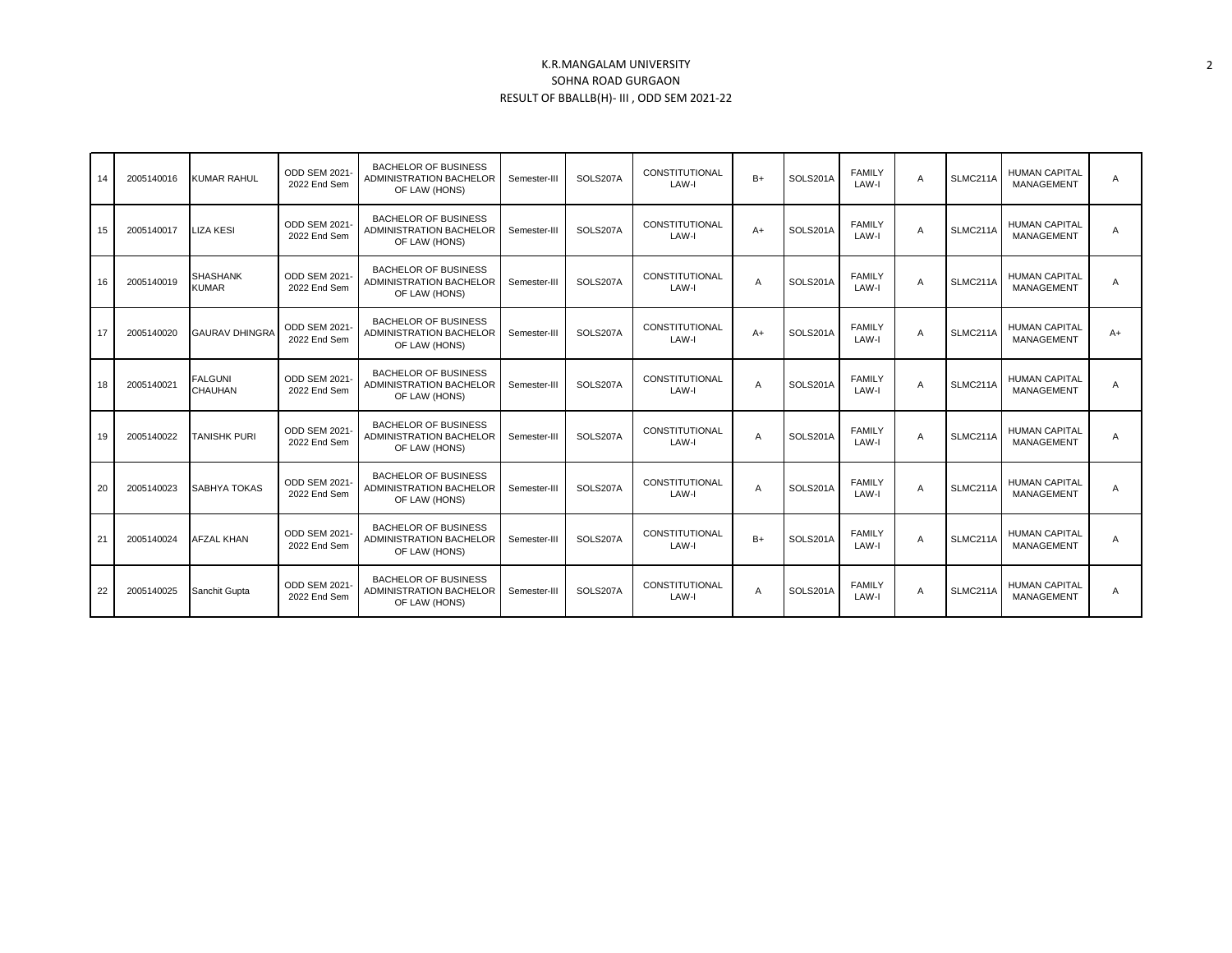| Sr.<br>No.     | Enrollment No. | <b>Student's Name</b>     | <b>Examination</b>                   | Programme                                                                      | <b>Semester</b> | Course<br>Code | Course<br>Name          | Grades | Course<br>Code | <b>Course Name</b>                                      | Grades | Course<br>Code | <b>Course Name</b>              | Grades       |
|----------------|----------------|---------------------------|--------------------------------------|--------------------------------------------------------------------------------|-----------------|----------------|-------------------------|--------|----------------|---------------------------------------------------------|--------|----------------|---------------------------------|--------------|
| -1             | 2005140001     | SIDDHANT DAGAR            | ODD SEM 2021<br>2022 End Sem         | <b>BACHELOR OF BUSINESS</b><br>ADMINISTRATION BACHELOR<br>OF LAW (HONS)        | Semester-III    | SOLS205A       | LEGAL<br><b>HISTORY</b> | $B+$   | SOLS209A       | <b>LAW OF CRIMES-I</b><br>(IPC) (GENERAL<br>PRINCIPLES) | Α      | SLMA127A       | QUANTITATIVE<br><b>ANALYSIS</b> | $B+$         |
| $\overline{2}$ | 2005140002     | RITIK                     | ODD SEM 2021-<br>2022 End Sem        | <b>BACHELOR OF BUSINESS</b><br>ADMINISTRATION BACHELOR<br>OF LAW (HONS)        | Semester-III    | SOLS205A       | LEGAL<br><b>HISTORY</b> | $B+$   | SOLS209A       | <b>LAW OF CRIMES-I</b><br>(IPC) (GENERAL<br>PRINCIPLES) | Α      | SLMA127A       | QUANTITATIVE<br><b>ANALYSIS</b> | A            |
| 3              | 2005140003     | AMAN                      | ODD SEM 2021<br>2022 End Sem         | <b>BACHELOR OF BUSINESS</b><br>ADMINISTRATION BACHELOR<br>OF LAW (HONS)        | Semester-III    | SOLS205A       | LEGAL<br><b>HISTORY</b> | B      | SOLS209A       | LAW OF CRIMES-I<br>(IPC) (GENERAL<br>PRINCIPLES)        | Α      | SLMA127A       | QUANTITATIVE<br><b>ANALYSIS</b> | B            |
| 4              | 2005140004     | HIMANSHU                  | ODD SEM 2021<br>2022 End Sem         | <b>BACHELOR OF BUSINESS</b><br><b>ADMINISTRATION BACHELOR</b><br>OF LAW (HONS) | Semester-III    | SOLS205A       | LEGAL<br><b>HISTORY</b> | $B+$   | SOLS209A       | <b>LAW OF CRIMES-I</b><br>(IPC) (GENERAL<br>PRINCIPLES) | A      | SLMA127A       | QUANTITATIVE<br><b>ANALYSIS</b> | $A+$         |
| 5              | 2005140005     | RIYA YADAV                | ODD SEM 2021<br>2022 End Sem         | <b>BACHELOR OF BUSINESS</b><br><b>ADMINISTRATION BACHELOR</b><br>OF LAW (HONS) | Semester-III    | SOLS205A       | LEGAL<br><b>HISTORY</b> | A      | SOLS209A       | LAW OF CRIMES-I<br>(IPC) (GENERAL<br>PRINCIPLES)        | Α      | SLMA127A       | QUANTITATIVE<br><b>ANALYSIS</b> | $B+$         |
| 6              | 2005140007     | <b>KUSHAGR</b><br>KHATTER | ODD SEM 2021-<br>2022 End Sem        | <b>BACHELOR OF BUSINESS</b><br>ADMINISTRATION BACHELOR<br>OF LAW (HONS)        | Semester-III    | SOLS205A       | LEGAL<br><b>HISTORY</b> | $B+$   | SOLS209A       | <b>LAW OF CRIMES-I</b><br>(IPC) (GENERAL<br>PRINCIPLES) | Α      | SLMA127A       | QUANTITATIVE<br><b>ANALYSIS</b> | Α            |
| $\overline{7}$ | 2005140008     | GAURAV<br>CHAUHAN         | ODD SEM 2021<br>2022 End Sem         | <b>BACHELOR OF BUSINESS</b><br>ADMINISTRATION BACHELOR<br>OF LAW (HONS)        | Semester-III    | SOLS205A       | LEGAL<br><b>HISTORY</b> | $B+$   | SOLS209A       | <b>LAW OF CRIMES-I</b><br>(IPC) (GENERAL<br>PRINCIPLES) | Α      |                |                                 |              |
| 8              | 2005140009     | ANSHITA SAINI             | ODD SEM 2021<br>2022 End Sem         | <b>BACHELOR OF BUSINESS</b><br>ADMINISTRATION BACHELOR<br>OF LAW (HONS)        | Semester-III    | SOLS205A       | LEGAL<br><b>HISTORY</b> | Α      | SOLS209A       | LAW OF CRIMES-I<br>(IPC) (GENERAL<br>PRINCIPLES)        | Α      | SLMA127A       | QUANTITATIVE<br>ANALYSIS        | $A+$         |
| 9              | 2005140010     | MAYANK<br>PARASHAR        | <b>ODD SEM 2021-</b><br>2022 End Sem | <b>BACHELOR OF BUSINESS</b><br><b>ADMINISTRATION BACHELOR</b><br>OF LAW (HONS) | Semester-III    | SOLS205A       | LEGAL<br><b>HISTORY</b> | B      | SOLS209A       | <b>LAW OF CRIMES-I</b><br>(IPC) (GENERAL<br>PRINCIPLES) | $B+$   | SLMA127A       | QUANTITATIVE<br><b>ANALYSIS</b> | $\mathsf{C}$ |
| 10             | 2005140012     | <b>NITISHA</b>            | <b>ODD SEM 2021</b><br>2022 End Sem  | <b>BACHELOR OF BUSINESS</b><br>ADMINISTRATION BACHELOR<br>OF LAW (HONS)        | Semester-III    | SOLS205A       | LEGAL<br><b>HISTORY</b> | $B+$   | SOLS209A       | LAW OF CRIMES-I<br>(IPC) (GENERAL<br>PRINCIPLES)        | Α      | SLMA127A       | QUANTITATIVE<br><b>ANALYSIS</b> | A            |
| 11             | 2005140013     | LALIT                     | ODD SEM 2021<br>2022 End Sem         | <b>BACHELOR OF BUSINESS</b><br>ADMINISTRATION BACHELOR<br>OF LAW (HONS)        | Semester-III    | SOLS205A       | LEGAL<br><b>HISTORY</b> | A      | SOLS209A       | <b>LAW OF CRIMES-I</b><br>(IPC) (GENERAL<br>PRINCIPLES) | $B+$   | SLMA127A       | QUANTITATIVE<br>ANALYSIS        | A            |
| 12             | 2005140014     | SANDEEP KUMAR<br>SABAT    | ODD SEM 2021<br>2022 End Sem         | <b>BACHELOR OF BUSINESS</b><br>ADMINISTRATION BACHELOR<br>OF LAW (HONS)        | Semester-III    | SOLS205A       | LEGAL<br><b>HISTORY</b> | $B+$   | SOLS209A       | <b>LAW OF CRIMES-I</b><br>(IPC) (GENERAL<br>PRINCIPLES) | A      | SLMA127A       | QUANTITATIVE<br>ANALYSIS        | $A+$         |
| 13             | 2005140015     | ABHISHEK<br>PRATAP SINGH  | ODD SEM 2021-<br>2022 End Sem        | <b>BACHELOR OF BUSINESS</b><br>ADMINISTRATION BACHELOR<br>OF LAW (HONS)        | Semester-III    | SOLS205A       | LEGAL<br><b>HISTORY</b> | $B+$   | SOLS209A       | LAW OF CRIMES-I<br>(IPC) (GENERAL<br>PRINCIPLES)        | Α      | SLMA127A       | QUANTITATIVE<br><b>ANALYSIS</b> | $A+$         |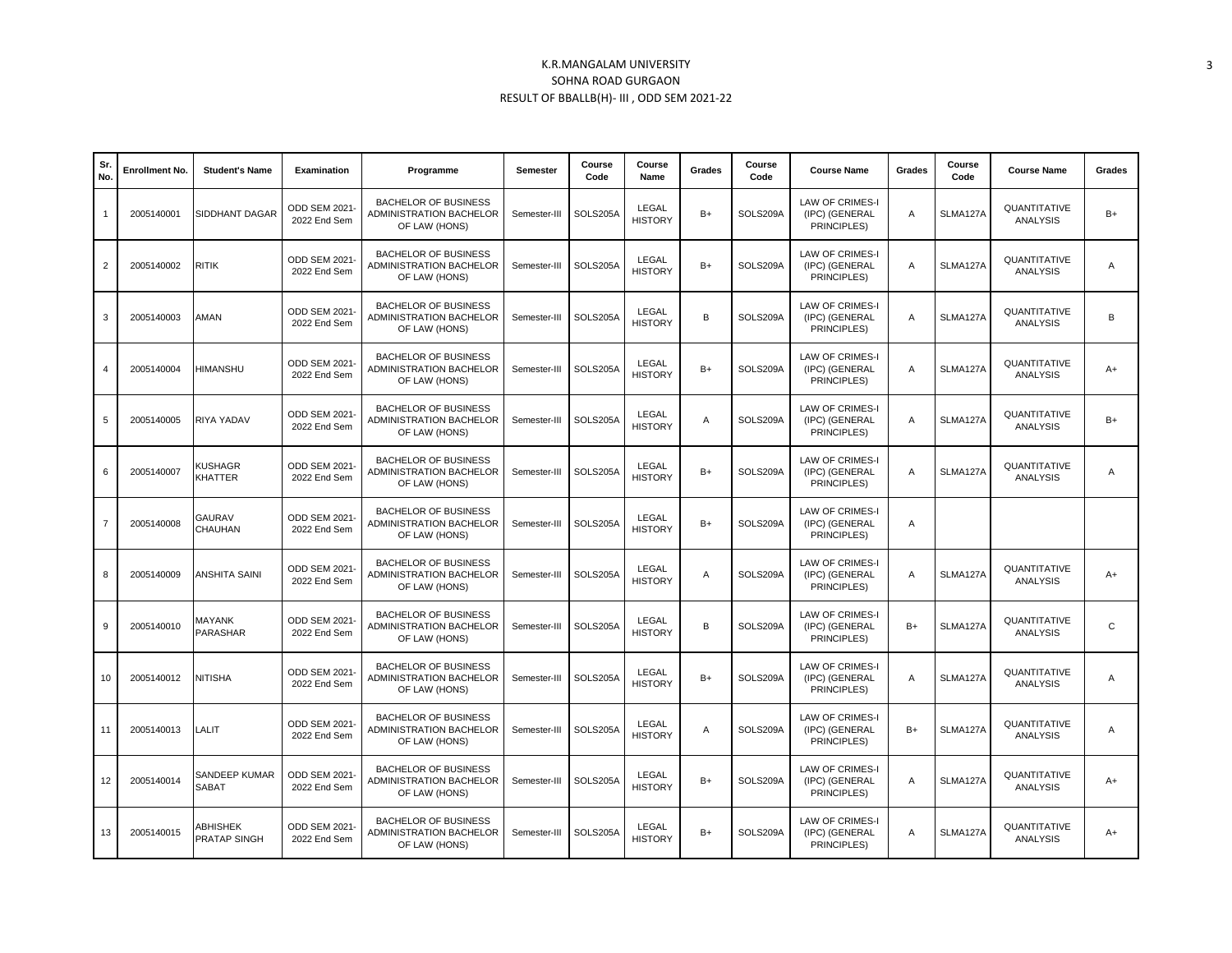| 14 | 2005140016 | KUMAR RAHUL                     | ODD SEM 2021-<br>2022 End Sem        | <b>BACHELOR OF BUSINESS</b><br><b>ADMINISTRATION BACHELOR</b><br>OF LAW (HONS) | Semester-III | SOLS205A | LEGAL<br><b>HISTORY</b> | $B+$         | SOLS209A | <b>LAW OF CRIMES-I</b><br>(IPC) (GENERAL<br>PRINCIPLES) | $\overline{A}$ | SLMA127A | QUANTITATIVE<br><b>ANALYSIS</b> | $A+$           |
|----|------------|---------------------------------|--------------------------------------|--------------------------------------------------------------------------------|--------------|----------|-------------------------|--------------|----------|---------------------------------------------------------|----------------|----------|---------------------------------|----------------|
| 15 | 2005140017 | <b>LIZA KESI</b>                | ODD SEM 2021-<br>2022 End Sem        | <b>BACHELOR OF BUSINESS</b><br><b>ADMINISTRATION BACHELOR</b><br>OF LAW (HONS) | Semester-III | SOLS205A | LEGAL<br><b>HISTORY</b> | A            | SOLS209A | <b>LAW OF CRIMES-I</b><br>(IPC) (GENERAL<br>PRINCIPLES) | $\overline{A}$ | SLMA127A | QUANTITATIVE<br><b>ANALYSIS</b> | $A+$           |
| 16 | 2005140019 | <b>SHASHANK</b><br><b>KUMAR</b> | ODD SEM 2021-<br>2022 End Sem        | <b>BACHELOR OF BUSINESS</b><br>ADMINISTRATION BACHELOR<br>OF LAW (HONS)        | Semester-III | SOLS205A | LEGAL<br><b>HISTORY</b> | B            | SOLS209A | <b>LAW OF CRIMES-I</b><br>(IPC) (GENERAL<br>PRINCIPLES) | $B+$           | SLMA127A | QUANTITATIVE<br><b>ANALYSIS</b> | $B+$           |
| 17 | 2005140020 | <b>GAURAV DHINGRA</b>           | <b>ODD SEM 2021-</b><br>2022 End Sem | <b>BACHELOR OF BUSINESS</b><br>ADMINISTRATION BACHELOR<br>OF LAW (HONS)        | Semester-III | SOLS205A | LEGAL<br><b>HISTORY</b> | A            | SOLS209A | <b>LAW OF CRIMES-I</b><br>(IPC) (GENERAL<br>PRINCIPLES) | $\overline{A}$ | SLMA127A | QUANTITATIVE<br><b>ANALYSIS</b> | $A+$           |
| 18 | 2005140021 | <b>FALGUNI</b><br>CHAUHAN       | ODD SEM 2021-<br>2022 End Sem        | <b>BACHELOR OF BUSINESS</b><br><b>ADMINISTRATION BACHELOR</b><br>OF LAW (HONS) | Semester-III | SOLS205A | LEGAL<br><b>HISTORY</b> | $\mathbf{C}$ | SOLS209A | <b>LAW OF CRIMES-I</b><br>(IPC) (GENERAL<br>PRINCIPLES) | $\overline{A}$ | SLMA127A | QUANTITATIVE<br><b>ANALYSIS</b> | $\overline{A}$ |
| 19 | 2005140022 | <b>TANISHK PURI</b>             | ODD SEM 2021-<br>2022 End Sem        | <b>BACHELOR OF BUSINESS</b><br><b>ADMINISTRATION BACHELOR</b><br>OF LAW (HONS) | Semester-III | SOLS205A | LEGAL<br><b>HISTORY</b> | $B+$         | SOLS209A | <b>LAW OF CRIMES-I</b><br>(IPC) (GENERAL<br>PRINCIPLES) | $\overline{A}$ | SLMA127A | QUANTITATIVE<br><b>ANALYSIS</b> | $\mathsf{C}$   |
| 20 | 2005140023 | SABHYA TOKAS                    | ODD SEM 2021-<br>2022 End Sem        | <b>BACHELOR OF BUSINESS</b><br><b>ADMINISTRATION BACHELOR</b><br>OF LAW (HONS) | Semester-III | SOLS205A | LEGAL<br><b>HISTORY</b> | $B+$         | SOLS209A | <b>LAW OF CRIMES-I</b><br>(IPC) (GENERAL<br>PRINCIPLES) | $\overline{A}$ | SLMA127A | QUANTITATIVE<br><b>ANALYSIS</b> | $\overline{A}$ |
| 21 | 2005140024 | <b>AFZAL KHAN</b>               | ODD SEM 2021-<br>2022 End Sem        | <b>BACHELOR OF BUSINESS</b><br><b>ADMINISTRATION BACHELOR</b><br>OF LAW (HONS) | Semester-III | SOLS205A | LEGAL<br><b>HISTORY</b> | $B+$         | SOLS209A | <b>LAW OF CRIMES-I</b><br>(IPC) (GENERAL<br>PRINCIPLES) | $B+$           | SLMA127A | QUANTITATIVE<br><b>ANALYSIS</b> | $\overline{A}$ |
| 22 | 2005140025 | Sanchit Gupta                   | ODD SEM 2021-<br>2022 End Sem        | <b>BACHELOR OF BUSINESS</b><br><b>ADMINISTRATION BACHELOR</b><br>OF LAW (HONS) | Semester-III | SOLS205A | LEGAL<br><b>HISTORY</b> | A            | SOLS209A | <b>LAW OF CRIMES-I</b><br>(IPC) (GENERAL<br>PRINCIPLES) | $\overline{A}$ | SLMA127A | QUANTITATIVE<br>ANALYSIS        | $A+$           |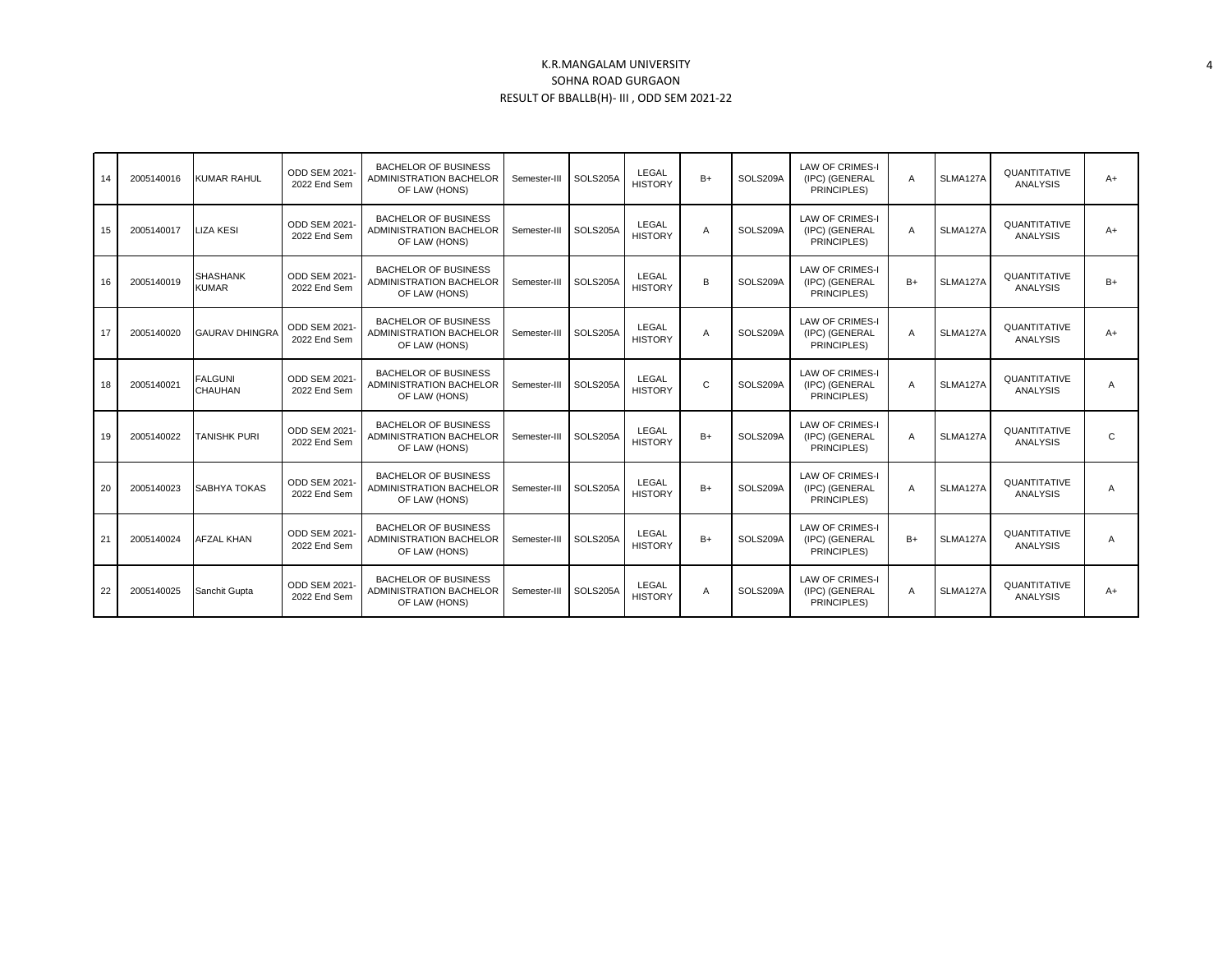| Sr.<br>No.     | <b>Enrollment No.</b> | <b>Student's Name</b>           | <b>Examination</b>            | Programme                                                                      | Semester     | Course<br>Code | <b>Course Name</b>                                                     | Grades | Course<br>Code | Course<br>Name         | Grades         | <b>Total</b><br><b>Credits</b> | Earned<br><b>Credits</b> | <b>SGPA</b> |
|----------------|-----------------------|---------------------------------|-------------------------------|--------------------------------------------------------------------------------|--------------|----------------|------------------------------------------------------------------------|--------|----------------|------------------------|----------------|--------------------------------|--------------------------|-------------|
| $\mathbf{1}$   | 2005140001            | SIDDHANT DAGAR                  | ODD SEM 2021-<br>2022 End Sem | <b>BACHELOR OF BUSINESS</b><br><b>ADMINISTRATION BACHELOR</b><br>OF LAW (HONS) | Semester-III | SLEL217A       | PERSONALITY<br><b>DEVELOPMENT &amp;</b><br><b>COMMUNICATION SKILLS</b> | Α      | SOLS605A       | Summer<br>Internship I | B              | 29.                            | 29.                      | 7.25        |
| $\overline{2}$ | 2005140002            | RITIK                           | ODD SEM 2021-<br>2022 End Sem | <b>BACHELOR OF BUSINESS</b><br>ADMINISTRATION BACHELOR<br>OF LAW (HONS)        | Semester-III | SLEL217A       | PERSONALITY<br><b>DEVELOPMENT &amp;</b><br><b>COMMUNICATION SKILLS</b> | A      | SOLS605A       | Summer<br>Internship I | $B+$           | 29.                            | 29.                      | 7.66        |
| 3              | 2005140003            | AMAN                            | ODD SEM 2021-<br>2022 End Sem | <b>BACHELOR OF BUSINESS</b><br><b>ADMINISTRATION BACHELOR</b><br>OF LAW (HONS) | Semester-III | SLEL217A       | PERSONALITY<br><b>DEVELOPMENT &amp;</b><br><b>COMMUNICATION SKILLS</b> | Α      | SOLS605A       | Summer<br>Internship I | $B+$           | 29.                            | 29.                      | 7.11        |
| 4              | 2005140004            | UHZMANH                         | ODD SEM 2021-<br>2022 End Sem | <b>BACHELOR OF BUSINESS</b><br>ADMINISTRATION BACHELOR<br>OF LAW (HONS)        | Semester-III | SLEL217A       | PERSONALITY<br><b>DEVELOPMENT &amp;</b><br><b>COMMUNICATION SKILLS</b> | Α      | SOLS605A       | Summer<br>Internship I | $B+$           | 29.                            | 29.                      | 7.8         |
| 5              | 2005140005            | RIYA YADAV                      | ODD SEM 2021-<br>2022 End Sem | <b>BACHELOR OF BUSINESS</b><br><b>ADMINISTRATION BACHELOR</b><br>OF LAW (HONS) | Semester-III | SLEL217A       | PERSONALITY<br><b>DEVELOPMENT &amp;</b><br><b>COMMUNICATION SKILLS</b> | Α      | SOLS605A       | Summer<br>Internship I | $\overline{A}$ | 29.                            | 29.                      | 7.59        |
| 6              | 2005140007            | KUSHAGR<br>KHATTER              | ODD SEM 2021-<br>2022 End Sem | <b>BACHELOR OF BUSINESS</b><br>ADMINISTRATION BACHELOR<br>OF LAW (HONS)        | Semester-III | SLEL217A       | PERSONALITY<br><b>DEVELOPMENT &amp;</b><br><b>COMMUNICATION SKILLS</b> | Α      | SOLS605A       | Summer<br>Internship I | $\overline{A}$ | 29.                            | 29.                      | 7.73        |
| $\overline{7}$ | 2005140008            | <b>GAURAV</b><br>CHAUHAN        | ODD SEM 2021-<br>2022 End Sem | <b>BACHELOR OF BUSINESS</b><br>ADMINISTRATION BACHELOR<br>OF LAW (HONS)        | Semester-III | SLEL217A       | PERSONALITY<br><b>DEVELOPMENT &amp;</b><br><b>COMMUNICATION SKILLS</b> | Α      | SOLS605A       | Summer<br>Internship I | F              | 25.                            | 23.                      | 6.88        |
| 8              | 2005140009            | <b>ANSHITA SAINI</b>            | ODD SEM 2021-<br>2022 End Sem | <b>BACHELOR OF BUSINESS</b><br>ADMINISTRATION BACHELOR<br>OF LAW (HONS)        | Semester-III | SLEL217A       | PERSONALITY<br><b>DEVELOPMENT &amp;</b><br><b>COMMUNICATION SKILLS</b> | A      | SOLS605A       | Summer<br>Internship I | $\overline{A}$ | 29.                            | 29.                      | 8.28        |
| 9              | 2005140010            | <b>MAYANK</b><br>PARASHAR       | ODD SEM 2021-<br>2022 End Sem | <b>BACHELOR OF BUSINESS</b><br><b>ADMINISTRATION BACHELOR</b><br>OF LAW (HONS) | Semester-III | SLEL217A       | PERSONALITY<br><b>DEVELOPMENT &amp;</b><br><b>COMMUNICATION SKILLS</b> | $B+$   | SOLS605A       | Summer<br>Internship I | F              | 29.                            | 27.                      | 6.45        |
| 10             | 2005140012            | <b>NITISHA</b>                  | ODD SEM 2021-<br>2022 End Sem | <b>BACHELOR OF BUSINESS</b><br>ADMINISTRATION BACHELOR<br>OF LAW (HONS)        | Semester-III | SLEL217A       | PERSONALITY<br><b>DEVELOPMENT &amp;</b><br><b>COMMUNICATION SKILLS</b> | Α      | SOLS605A       | Summer<br>Internship I | F              | 29.                            | 27.                      | 7.32        |
| 11             | 2005140013            | LALIT                           | ODD SEM 2021-<br>2022 End Sem | <b>BACHELOR OF BUSINESS</b><br>ADMINISTRATION BACHELOR<br>OF LAW (HONS)        | Semester-III | SLEL217A       | PERSONALITY<br><b>DEVELOPMENT &amp;</b><br><b>COMMUNICATION SKILLS</b> | $B+$   | SOLS605A       | Summer<br>Internship I | $B+$           | 29.                            | 29.                      | 7.56        |
| 12             | 2005140014            | SANDEEP KUMAR<br><b>SABAT</b>   | ODD SEM 2021-<br>2022 End Sem | <b>BACHELOR OF BUSINESS</b><br>ADMINISTRATION BACHELOR<br>OF LAW (HONS)        | Semester-III | SLEL217A       | PERSONALITY<br><b>DEVELOPMENT &amp;</b><br><b>COMMUNICATION SKILLS</b> | Α      | SOLS605A       | Summer<br>Internship I | $\overline{A}$ | 29.                            | 29.                      | 7.87        |
| 13             | 2005140015            | <b>ABHISHEK</b><br>PRATAP SINGH | ODD SEM 2021-<br>2022 End Sem | <b>BACHELOR OF BUSINESS</b><br>ADMINISTRATION BACHELOR<br>OF LAW (HONS)        | Semester-III | SLEL217A       | PERSONALITY<br><b>DEVELOPMENT &amp;</b><br><b>COMMUNICATION SKILLS</b> | A      | SOLS605A       | Summer<br>Internship I | $\mathsf{A}$   | 29.                            | 29.                      | 7.87        |